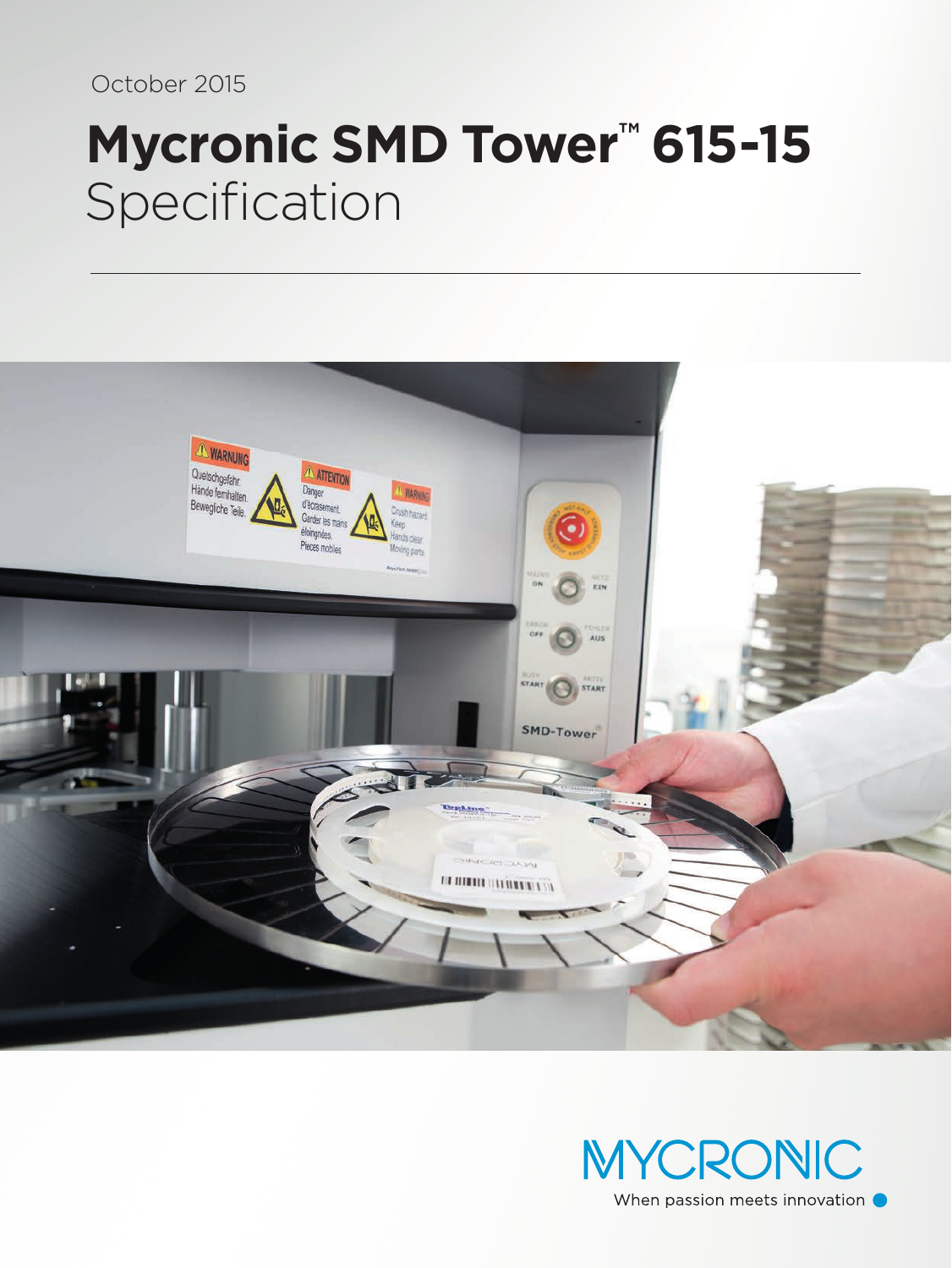## **Specification Mycronic SMD Tower 615-15**

#### **CAPABILITY**

#### **STANDARD CONFIGURATION**

| <b>SIANDARD CONFIGURATION</b> |                              |                       |                        |              |
|-------------------------------|------------------------------|-----------------------|------------------------|--------------|
| <b>REEL WIDTH</b>             | <b>CASSETTES / SMD TOWER</b> | <b>REELS/CASSETTE</b> | <b>NUMBER OF REELS</b> | <b>TOTAL</b> |
| 8 mm/4"-7"                    | $\Omega$                     | 14                    | $\Omega$               |              |
| 8 mm/15"                      | $\circ$                      | 14                    | O                      |              |
| 12 mm/4"-7"                   | $\Omega$                     | 12                    | O                      |              |
| 12 mm/15"                     | 5                            | 12                    | 60                     |              |
| 16 mm/4"-7"                   | $\Omega$                     | 10                    | O                      |              |
| 16 mm/15"                     | $\overline{ }$               | 10                    | 70                     | 235          |
| 24 mm/4"-7"                   | $\Omega$                     | 8                     | $\Omega$               |              |
| 24 mm/15"                     | 5                            | 8                     | 40                     |              |
| 32 mm/15"                     | $\overline{4}$               | 7                     | 28                     |              |
| 44 mm/15"                     | 5                            | 5                     | 25                     |              |
| 56 mm/15"                     | 3                            | 4                     | 12                     |              |

| <b>I MAXIMUM REEL</b>    |                              |                       |                        |
|--------------------------|------------------------------|-----------------------|------------------------|
| <b>REEL WIDTH</b>        | <b>CASSETTES / SMD TOWER</b> | <b>REELS/CASSETTE</b> | <b>NUMBER OF REELS</b> |
| $8 \text{ mm} / 4" - 7"$ | 29                           | າຂ                    |                        |

| <b>MAXIMUM TRAY</b>   |                              |                            |                             |
|-----------------------|------------------------------|----------------------------|-----------------------------|
| <b>CASSETTE WIDTH</b> | <b>CASSETTES / SMD TOWER</b> | <b>TRAY BOXES/CASSETTE</b> | <b>NUMBER OF TRAY BOXES</b> |
| 44 mm/13"             | 29                           |                            | 725                         |

| <b>CASSETTE CAPACITY</b> |               |  |
|--------------------------|---------------|--|
| <b>CASSETTE TYPE</b>     | <b>NUMBER</b> |  |
| $\Delta'' - 7''$         | 29            |  |
| 15''                     | 29            |  |

| <b>CASSETTES AVAILABLE</b> |                      |                       |
|----------------------------|----------------------|-----------------------|
| <b>REEL WIDTH</b>          | <b>REEL DIAMETER</b> |                       |
|                            | $4" - 7"$            | $15''$ <sup>(1)</sup> |
| 8 mm                       | ٠                    | ٠                     |
| $12 \, \text{mm}$          |                      |                       |
| 16 mm                      | $\bullet$            | $\bullet$             |
| 24 mm                      | ٠                    |                       |
| 32 mm                      |                      |                       |
| 44 mm                      |                      | ٠                     |
| 56 mm                      |                      |                       |

#### CASSETTES

| <b>RANDOM ACCESS STORAGE SYSTEM FOR SMD REELS</b> |                                                                                                                                  |  |
|---------------------------------------------------|----------------------------------------------------------------------------------------------------------------------------------|--|
| Reel sizes                                        | 8 to 24 mm (4"/100 mm reels)<br>8 to 24 mm (7"/180 mm reels)<br>8 to 56 mm (13"/330 mm reels)<br>8 to 56 mm (15 "/ 380 mm reels) |  |
| Freely configurable and expandable                |                                                                                                                                  |  |
| Access time                                       | 5 reels/minutes typ.                                                                                                             |  |

#### **CAPACITY**

| DRY AIR UNIT FREY FND 3.0 F-DP      |                                                       |  |
|-------------------------------------|-------------------------------------------------------|--|
| Flow rate, max                      | (in) 24 m <sup>3</sup> /h, (out) 20 m <sup>3</sup> /h |  |
| Flow rate, type                     | $3 \text{ m}^3/h$                                     |  |
| Air supply                          | class 4 (ISO 8573-1) or better                        |  |
| Operating pressure                  | $5-10$ bar                                            |  |
| Power supply                        | 115/230 V, 50/60 Hz, 18W                              |  |
| Dimension (W $\times$ D $\times$ H) | 330 mm x 270 mm x 840 mm (13.0" x 10.6" x 33.1")      |  |

#### ACCESSORY

| <b>SOFTWARE FUNCTIONS</b>       |                      |                      |
|---------------------------------|----------------------|----------------------|
|                                 | <b>STANDARD MODE</b> | <b>MYCENTER MODE</b> |
| Component management            |                      | (2)                  |
| Stock monitoring                |                      | (2)                  |
| External communication protocol |                      |                      |
| User Access System              |                      |                      |
| Traceability                    |                      |                      |
| Job preparation                 |                      | (2)                  |
| Barcoding                       |                      | (2)                  |
| Data import/Export function     |                      | (2)                  |
| Inventory function              |                      | (2)                  |
| Component allocation            |                      |                      |

(2) Handled by MYCenter software.

Smaller reels can be stored in larger cassettes.

### SOFTWARE

Smaller reels can be stored in larger cassettes.